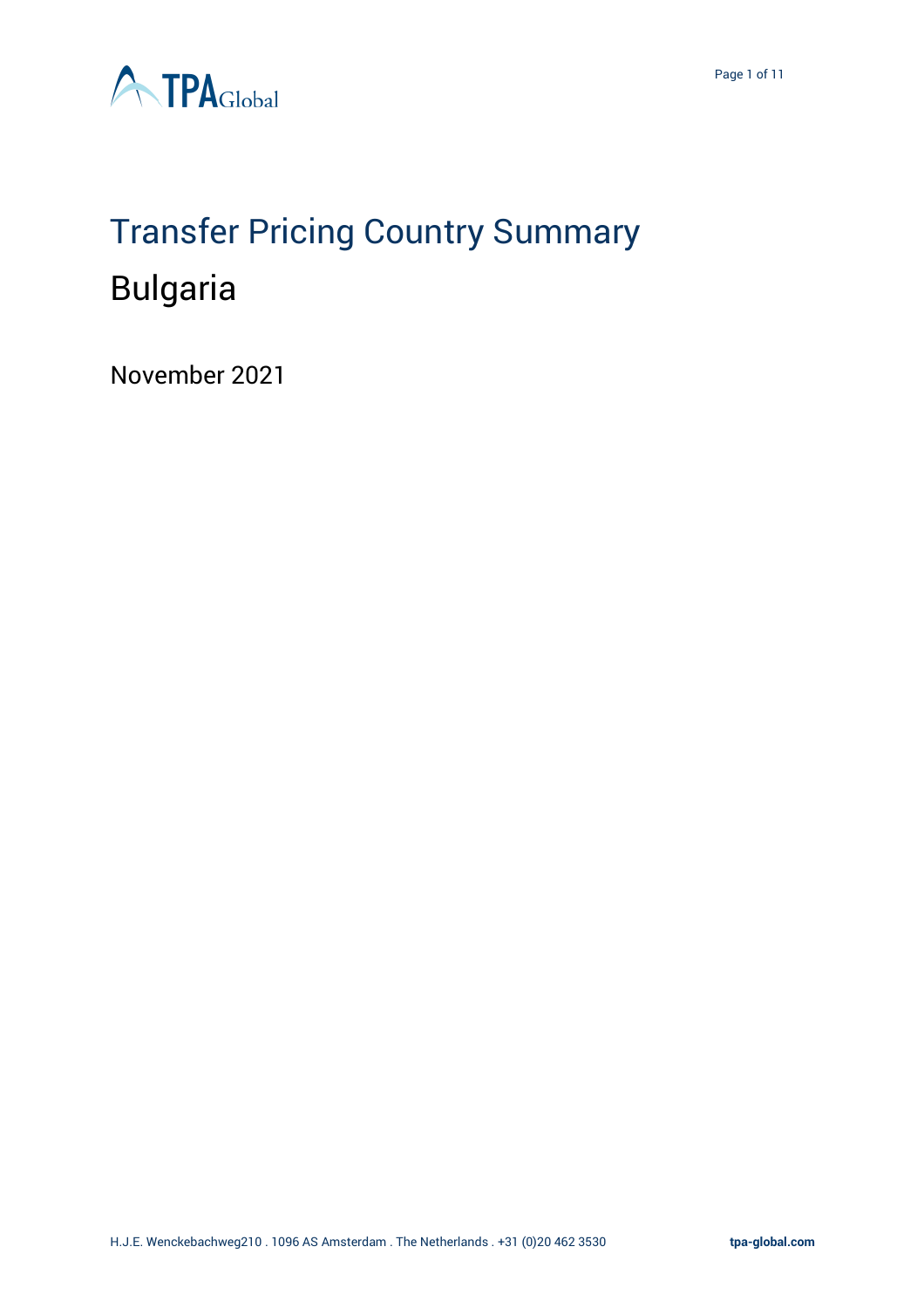# **A TPA**Global

| 1.      |                                                                               |  |
|---------|-------------------------------------------------------------------------------|--|
| 2.      |                                                                               |  |
| a)      |                                                                               |  |
| b)      |                                                                               |  |
| c)      |                                                                               |  |
| d)      |                                                                               |  |
| e)      |                                                                               |  |
| f)      |                                                                               |  |
| 3.      |                                                                               |  |
| a)      |                                                                               |  |
| b)      |                                                                               |  |
| c)      |                                                                               |  |
| d)      |                                                                               |  |
| e)      |                                                                               |  |
| f)      |                                                                               |  |
| g)      |                                                                               |  |
| h)      |                                                                               |  |
| i)      | Production Process for TP Relevant Returns, Documents, Forms and Financials 7 |  |
| j)      |                                                                               |  |
| k)      |                                                                               |  |
| $\vert$ |                                                                               |  |
| m)      |                                                                               |  |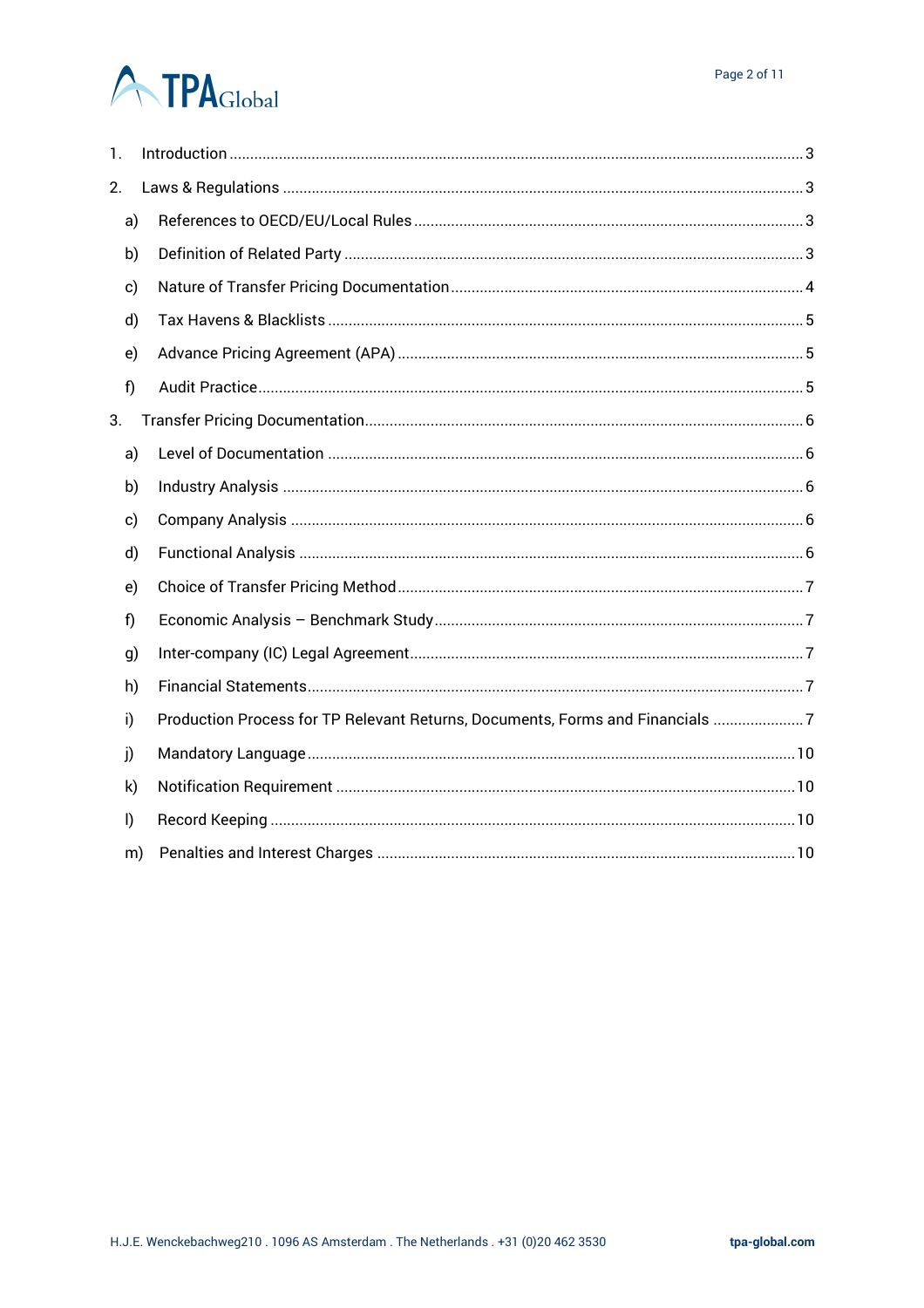

# <span id="page-2-0"></span>1. Introduction

Bulgarian TP legislation has its legal basis on the arm's length principle, established in art. 9 OECD MTC 2017.

The sources for TP legislation in Bulgaria are the following:

- Corporate Income Tax Act (CITA). It entails the principle of independent market relations
- Article 116 of the TSSPC and pr.1 item 10 of the Additional Provisions of the Tax and Social Security Procedure Code (TSSPC)
- Chapter 8 of the TSSPC. This is a new rule which established TP documentation and entered into force as of 1.1.2020
- Ordinance no.9 of Bulgarian TP Guidelines. This Ordinance was issued by the Minister of Finance and is binding as long as it does not contradict acts of higher rank.
- Double taxation treaties enacted by Bulgaria
- Value Added Tax Act (amended, SG No. 96/1.12.2017, effective 1.01.2018, amended and supplemented, SG No. 97/5.12.2017, effective 1.01.2018)
- Accountancy Act (Prom. SG No. 95 from December 8, 2015, applicable from January 1, 2016and amended and supplemented, SG No. 97/5.12.2017, effective 1.01.2018).
- Administrative Procedure Code, published in the Official Gazette 30/11 April 2006, last amendment by SG No. 74/20.09.2016.23

# <span id="page-2-2"></span><span id="page-2-1"></span>2. Laws & Regulations

#### a) References to OECD/EU/Local Rules

In General, the TP guidelines in Bulgaria follow the OECD rules. The Bulgarian TP guidelines were last updated in 2010 and they now form an integral part of the Bulgarian legislation. It is important to note that they shall be used so as to interpret the arm's length principle. Therefore, it is safe to say that in general, these regulations are in line with both the OECD Transfer Pricing Guidelines for Multinational Enterprises and Tax Administrations (OECD TP Guidelines) and the European Union's Code of Conduct for Transfer Pricing Documentation for Associated Enterprises. Mandatory TP documentation in Bulgaria was also effectuated in 2020.<sup>1</sup>

#### b) Definition of Related Party

<span id="page-2-3"></span>The Bulgarian Corporate Income Tax Act refers to the definition of related parties contained in the Tax and Social Security Procedures Code (TSSPC). According, to the TSSPC, related parties are:

<sup>1</sup> [https://research-ibfd-](https://research-ibfd-org.mu.idm.oclc.org/#/search?N=3+10+6196&Ne=7487&Nu=global_rollup_key&Np=2&Ntk=Text&Ntt=Bulgaria%20transfer%20pricing&Nty=1&Ntx=mode+matchallpartial)

[org.mu.idm.oclc.org/#/search?N=3+10+6196&Ne=7487&Nu=global\\_rollup\\_key&Np=2&Ntk=Text&Ntt](https://research-ibfd-org.mu.idm.oclc.org/#/search?N=3+10+6196&Ne=7487&Nu=global_rollup_key&Np=2&Ntk=Text&Ntt=Bulgaria%20transfer%20pricing&Nty=1&Ntx=mode+matchallpartial) [=Bulgaria%20transfer%20pricing&Nty=1&Ntx=mode+matchallpartial](https://research-ibfd-org.mu.idm.oclc.org/#/search?N=3+10+6196&Ne=7487&Nu=global_rollup_key&Np=2&Ntk=Text&Ntt=Bulgaria%20transfer%20pricing&Nty=1&Ntx=mode+matchallpartial)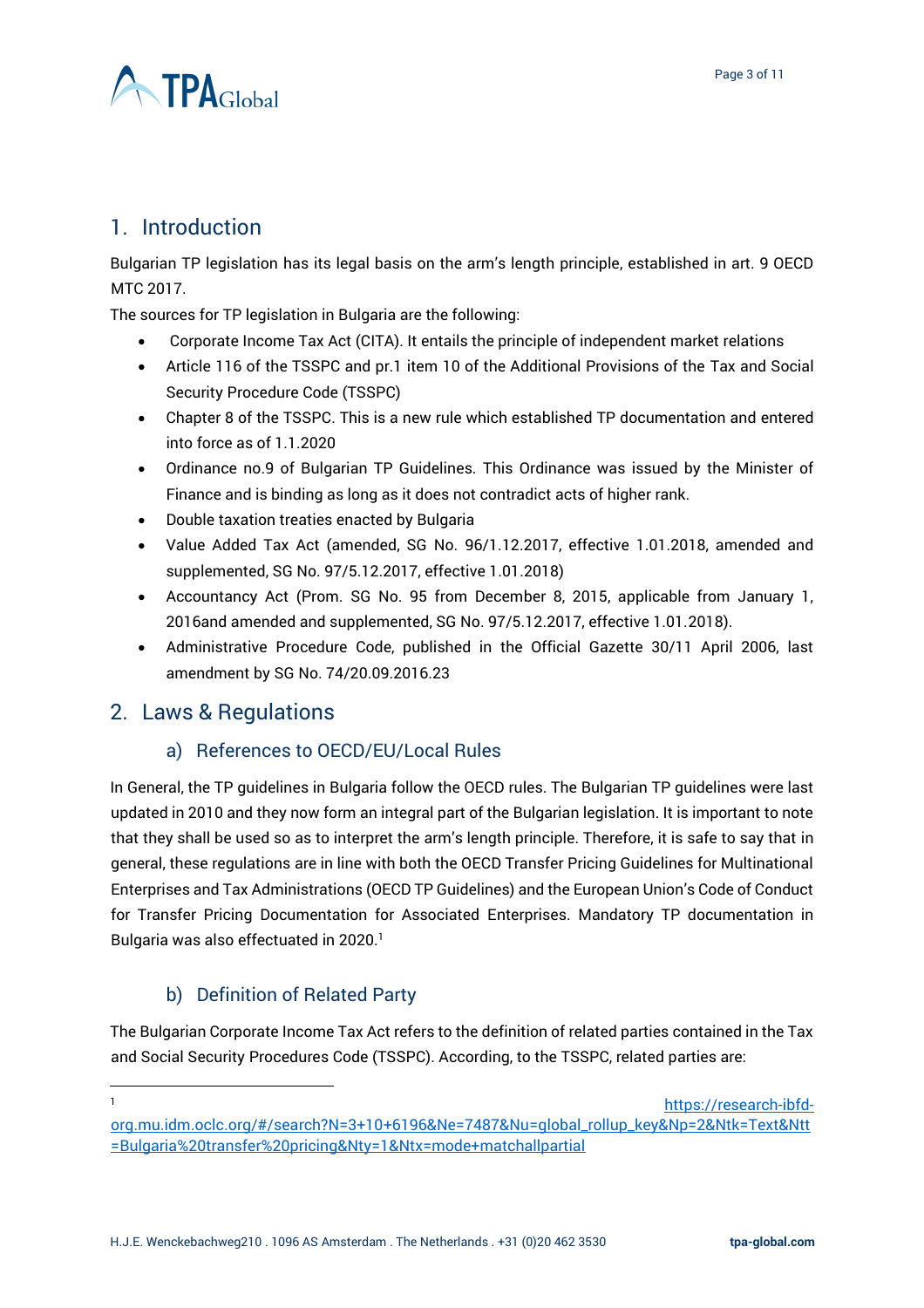

●Spouses, lineal relatives, collateral relatives up to the third degree of consanguinity, and a fine up to the second degree of affinity and, for the purposes of Item 2 of Article 123 (1) herein, where included in a common household;

●Employer and employee;

●Shareholders/partners;

●Persons, where one of them participates in the management of the other or its subsidiary; or in whose management or controlling body participates one and the same person (legal or natural person), including cases when the natural person is a representative of another person;

●A company and a person, where the person owns more than 5% of the company's shares with voting rights. Note than according to the Bulgarian regulations, a related party relationship for tax purposes is established not only in case of control, but also in the case where one of the parties holds 5% of the voting shares of the other party. However, the taxpayer should be aware that the definition of related party for Bulgarian tax purposes is significantly different from that used for Bulgarian accounting purposes. The latter requires common control.

●Persons, where one of them exercises "control" over the other;

●Persons whose activity is controlled by a third person or its subsidiary; Persons exercising joint control over a third person or its subsidiary;

●Persons, where one of them is a commercial representative of the other;

●Persons, where one of them has made a donation to the other;

●Persons, who participate (directly or indirectly) in the management, the control or the capital of another person or persons, thus being able to negotiate terms, different from the regular ones.

"Control", under the definition provided by the Bulgarian legislation, is present when the controlling party: owns directly or indirectly, or under an agreement with another person, more than half of the votes at the general meeting of another person, or has the possibility to determine directly or indirectly more than half of the members of the managing or controlling body of another person, or has the possibility to manage, including through or together with a subsidiary, in accordance with a particular statute or contract, the activity of another person, or as a shareholder or a partner in an entity controls independently, in accordance with a deal made with other partners or shareholders of the same entity, more than half of the votes in the general meeting of this entity, or can be by other means exert a decisive influence over the decision-making with respect to the activity of the entity. There is no separate procedure for transfer pricing investigations. In terms of transfer pricing issues, the relevant investigations are performed as a part of the general tax audit procedures.

#### c) Nature of Transfer Pricing Documentation

<span id="page-3-0"></span>Bulgaria based its TP documentation model on the master and local file, in accordance with article the OECD TP Guidelines, and specifically BEPS Action 13. This is the best practice, in accordance with the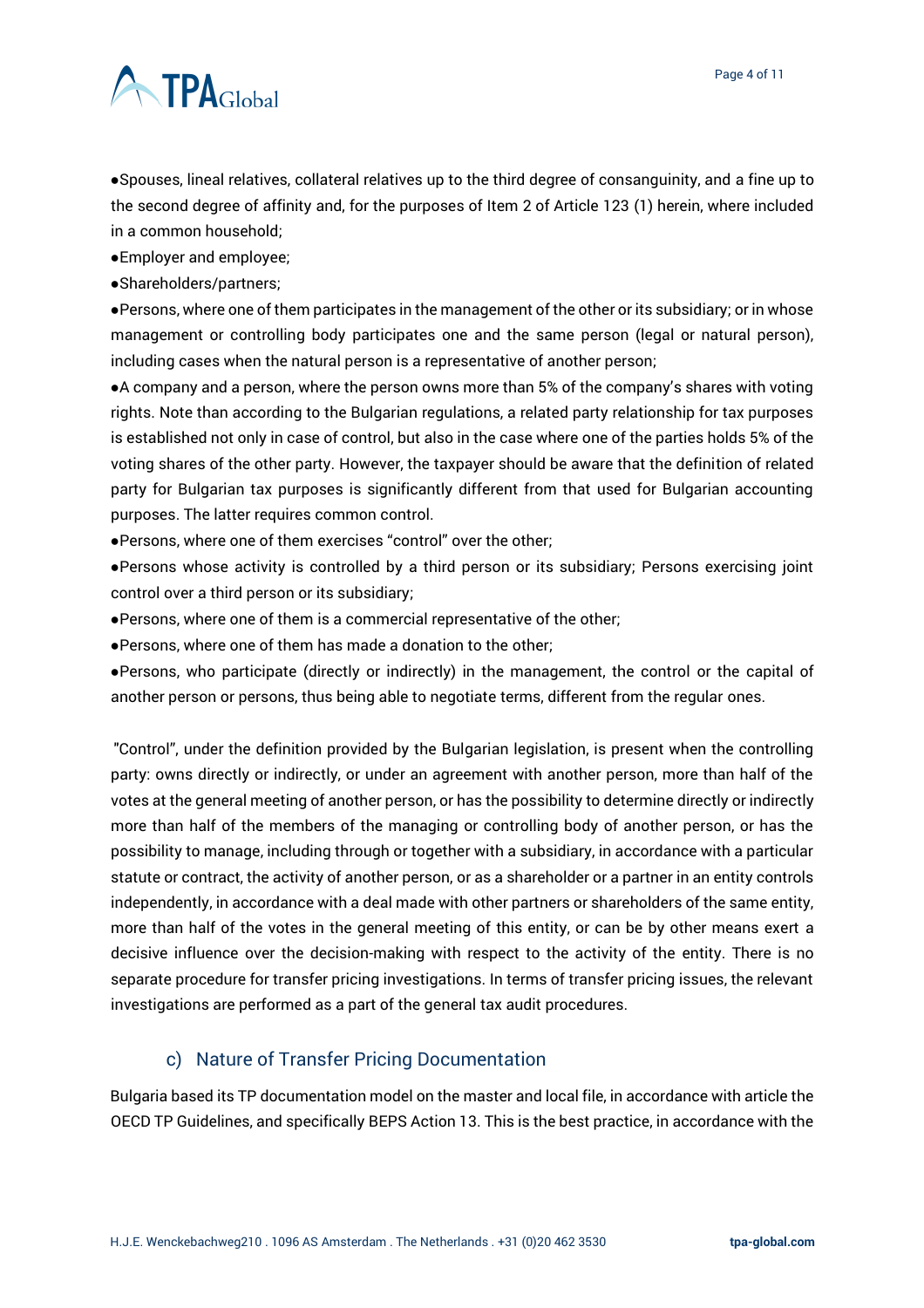# **A TPA**Global

Bulgarian Tax Authorities. Mandatory TP documentation became effective in the fiscal year 2020 and it comprises of a local file and a master file.

There is no filing requirement. The transfer pricing documentation, including the Local File, does not have to be provided to the tax authorities on a regular basis. However, according to article 71f(1) of the TSIPC, it could be requested within a tax proceeding and should be remitted by the taxpayer upon the request of the tax officer. Upon request, the submission of the transfer pricing documentation, including the Local File, shall be completed within 7 days (the usual deadline for requests in the course of tax check-ups) or 14 days (the usual deadline for requests in the course of tax audits) from the receipt of the request.

The required information for the documentation is explicitly stated in the Tax and Social Security Procedure Code and the deadline for the preparation of the local file is 30/06/2021. It is the same deadline as for the submission of the annual tax return according to the CITL.

# d) Tax Havens & Blacklists

<span id="page-4-0"></span>Even though Bulgaria is not a tax haven per se, it has the lowest CIT and PIT tax rates within the EU. More specifically, the tax rates in Bulgaria are 10%.

# e) Advance Pricing Agreement (APA)

<span id="page-4-1"></span>The Bulgarian legislation does not provide for APA opportunities in case of a biding ruling from the tax authorities. However, taxpayers are allowed to request a written opinion from either the National Revenue Authority (NRA) or the Ministry of Finance for an interpretation of a ruling and the application of tax law, concerning a specific issue. Such position does not always have value, since in most cases the Bulgarian tax authorities decline to issue an opinion on unstructured or undocumented transactions.

There may be opportunities for Mutual Agreement Procedure but this is assessed in a case-by-case basis.

#### f) Audit Practice

<span id="page-4-2"></span>The BTA may initiate an audit in a case-by-case basis. Consequently, the taxpayer will have to provide all the requested information within 14 days and failure to do so may lead to the imposition of a fine.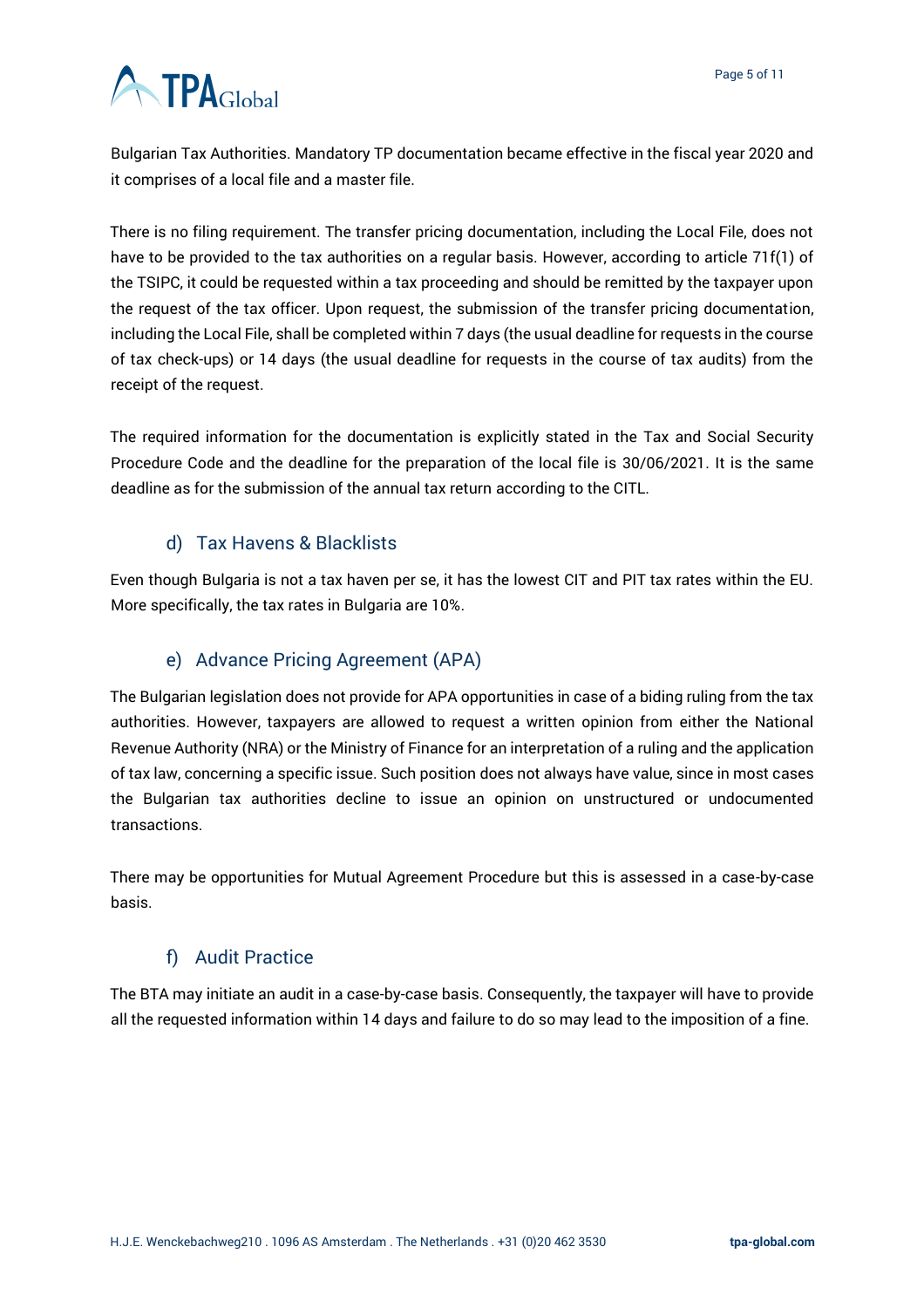

# <span id="page-5-0"></span>3. Transfer Pricing Documentation

#### a) Level of Documentation

<span id="page-5-1"></span>As previously mentioned, mandatory documentation in Bulgaria became effective as of 2020. The following thresholds are applicable:

- Net book value of assets must be equal of 38M BGN
- Net sales revenue of 76M BGN
- More than 250 employees in average

MNEs must also have a Master file available that will be examined by the Bulgarian Tax Authorities. Such rules are aimed for the assessment of the scope of controlled transactions and they must be stipulated clearly in the local file. All taxpayers shall be able to prove the arm's length nature of their related-party transactions. The TP documentation is not to be submitted in the Bulgarian Tax Authorities. Rather, the taxpayer must keep the file, in order to be able to present in the course of a tax audit. There are administrative fines that can be imposed in case of inaccurate filing, or in case the taxpayer fails to present the TP documentation upon request.

#### b) Industry Analysis

<span id="page-5-2"></span>By identifying value drivers for the relevant industry, a first indication of the level of profitability common in the industry is being given.

#### c) Company Analysis

<span id="page-5-3"></span>A description of the management structure of the local entity, a local organisation chart, and a description of the individuals to whom local management reports and the country(ies) in which such individuals maintain their principal offices.

A detailed description of the business and business strategy pursued by the local entity including an indication whether the local entity has been involved in or affected by business restructurings or intangibles transfers in the present or immediately past year and an explanation of those aspects of such transactions affecting the local entity.

#### d) Functional Analysis

<span id="page-5-4"></span>In conducting a functional analysis, an assessment is made of the significant activities and responsibilities that are performed by the related parties relevant to the Intercompany Transactions under review, the tangible and intangible assets that are employed and the risks that are borne in undertaking the business activities. Such an assessment is consistent with the recommendations that have been made in the OECD Guidelines at paragraph 1.51.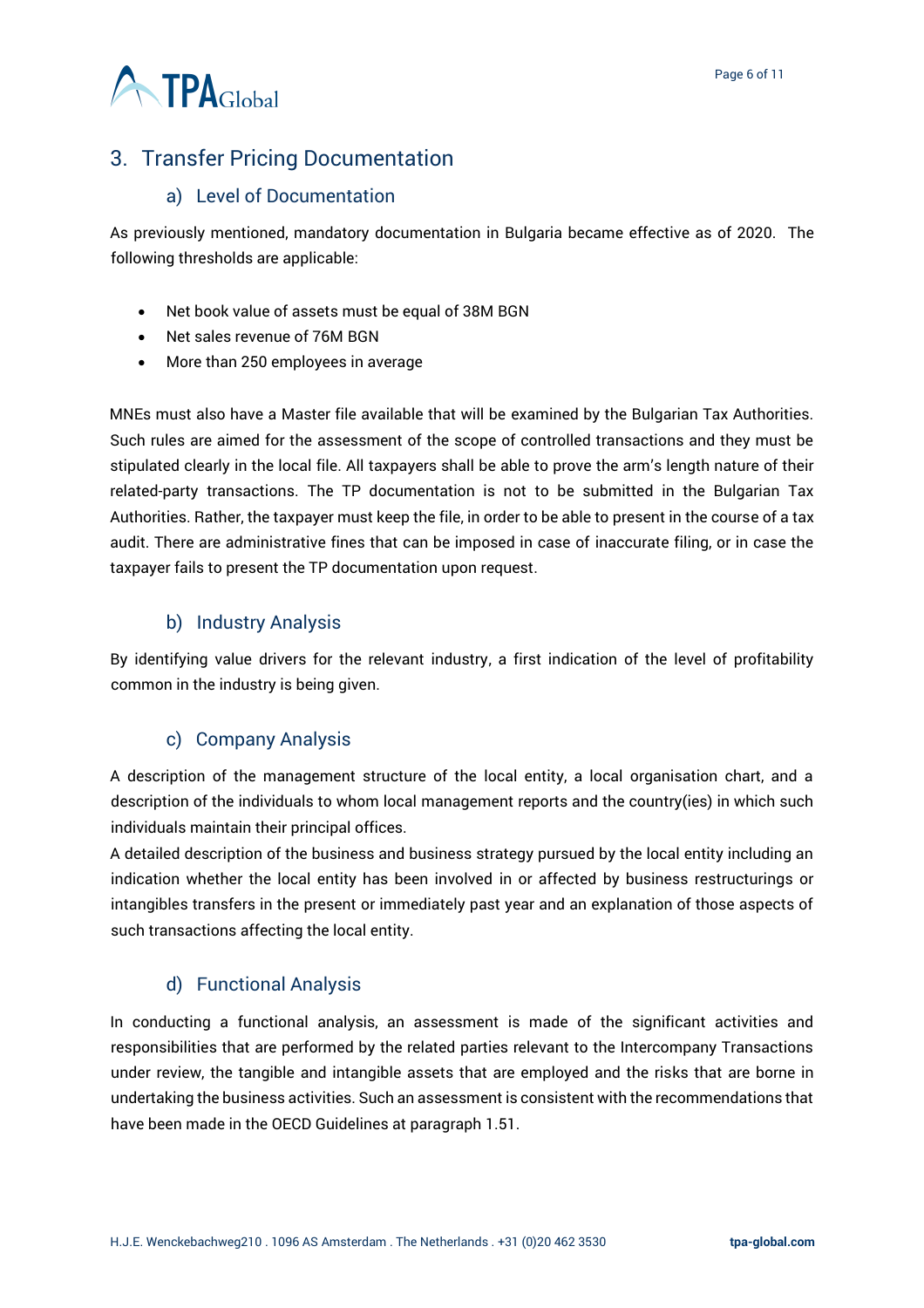

# e) Choice of Transfer Pricing Method

<span id="page-6-0"></span>Bulgaria chooses the OECD transfer pricing documentation model based on the Master file and the Local file. This is the method proposed in BEPS action 13 and it is considered to be the most efficient method in Bulgaria.

#### f) Economic Analysis – Benchmark Study

<span id="page-6-1"></span>Benchmark studies in Bulgaria are mandatory and they shall be updated on the minimum every three years. Nonetheless, the data on the identified comparable transactions need to be updated annually. The Bulgarian Tax Authorities require that the benchmarking study is to start from the Bulgarian Market.

# g) Inter-company (IC) Legal Agreement

<span id="page-6-2"></span>Although an Inter-company legal agreement formalizes the business and financial relationship between group entities, the legal agreements have a lower ranking since the OECD 2017 Guidelines made the ''conduct of parties'' the prevailing concept.

# h) Financial Statements

<span id="page-6-3"></span>The taxpayer is obliged to provide annual local entity financial statements for the fiscal year in which documentation is required.

# <span id="page-6-4"></span>i) Production Process for TP Relevant Returns, Documents, Forms and Financials

In the chart below, the existence of the filing requirements with the details of which format is used, the latest filing date, notification requirement and its deadline, thresholds to be applied in case it exists, and the required languages are demonstrated. This information can be seen respectively for CIT, master file, local file, CbCR, local forms, annual accounts and segmented P&L documentations.

|          | Prepare or<br>File? | Format     | Deadline            | Notificati<br><b>on</b><br><b>Deadline</b><br>$\ast$ | Threshold*<br>(Yes/No) | Local Language<br>(Yes/No)*(If "No",<br>it can be filed in<br>English) |
|----------|---------------------|------------|---------------------|------------------------------------------------------|------------------------|------------------------------------------------------------------------|
|          |                     |            | 1<br><b>Between</b> | Not later                                            |                        |                                                                        |
| Corporat |                     |            | March<br>and        | than the                                             |                        |                                                                        |
| e Income | File                |            | 30 June of          | last day                                             |                        |                                                                        |
|          |                     |            | the<br>year         | οf<br>the                                            |                        |                                                                        |
| Tax      |                     |            | following           | reportin                                             |                        |                                                                        |
|          |                     | Electronic | the                 | fiscal<br>q                                          | No                     | Yes                                                                    |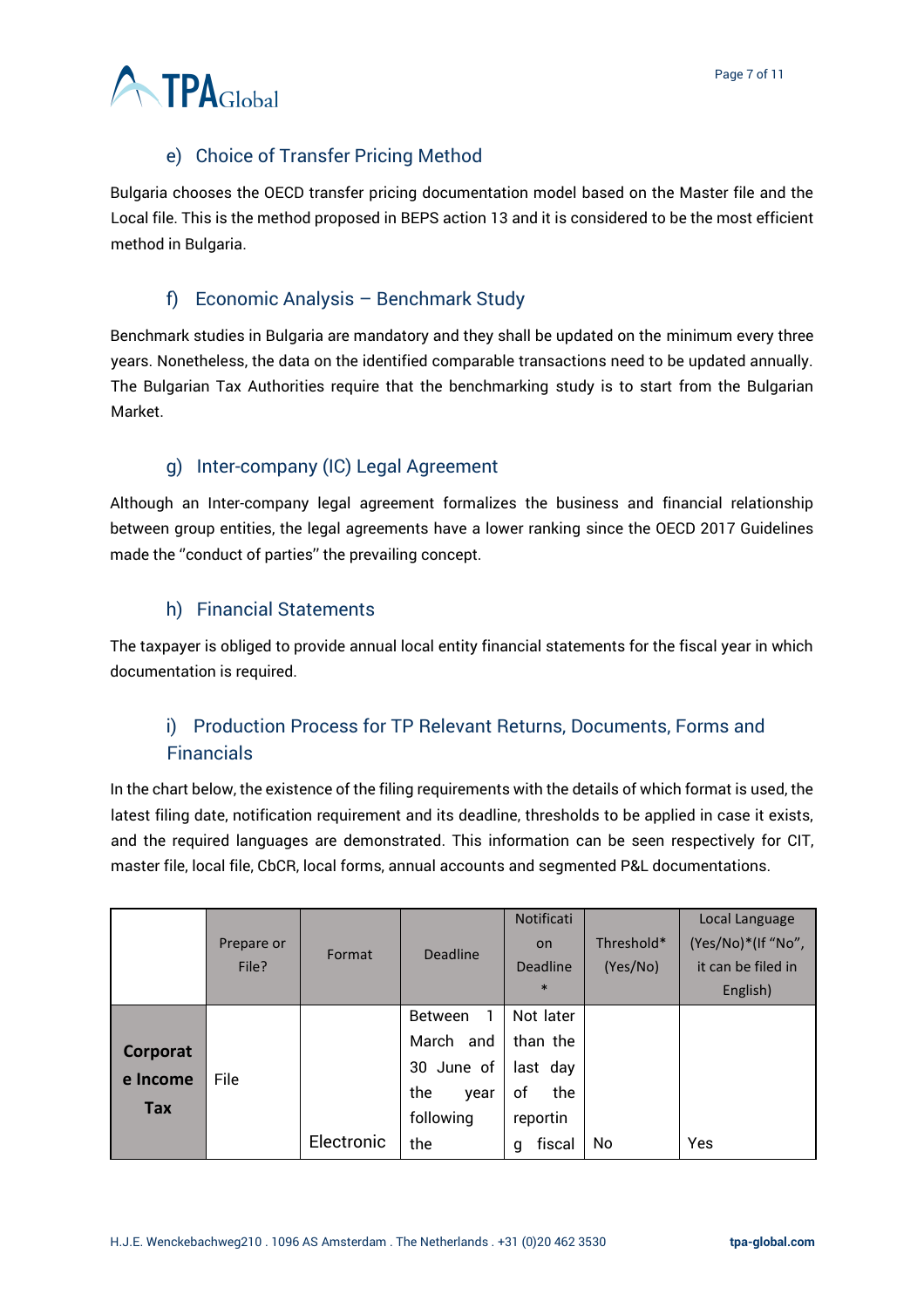

|                   |         |              | financial      | of<br>year |     |     |
|-------------------|---------|--------------|----------------|------------|-----|-----|
|                   |         |              | (tax) year.    | the MNE    |     |     |
|                   |         |              |                | group      |     |     |
|                   |         |              | Within<br>12   |            |     |     |
|                   |         |              | months         |            |     |     |
|                   |         |              | the<br>from    |            |     |     |
|                   |         |              | deadline for   |            |     |     |
|                   |         |              | preparation    |            |     |     |
|                   |         |              | of the local   |            |     |     |
|                   |         |              | which<br>file, |            |     |     |
|                   |         |              | means          |            |     |     |
|                   |         |              | 18<br>within   |            |     |     |
| <b>Master</b>     |         |              | months         |            |     |     |
| <b>File</b>       | Prepare |              | the<br>from    |            |     |     |
|                   |         |              | end of the     |            |     |     |
|                   |         |              | respective     |            |     |     |
|                   |         |              | calendar       |            |     |     |
|                   |         |              | year           |            |     |     |
|                   |         |              | (example:      |            |     |     |
|                   |         |              | the<br>for     |            |     |     |
|                   |         |              | fiscal 2020,   |            |     |     |
|                   |         | Action<br>13 | the deadline   |            |     |     |
|                   |         | minimum      | will be 30     |            |     |     |
|                   |         | standard     | June 2022).    | N.A.       | No  | Yes |
|                   |         | Action<br>13 | 31/12 of the   |            |     |     |
| <b>Local File</b> | Prepare | minimum      | previous       | N.A.       |     |     |
|                   |         | standard     | year.          |            | No  | Yes |
|                   |         |              |                | Not later  |     |     |
|                   | File    |              |                | than the   |     |     |
|                   |         |              | Within<br>12   | last day   |     |     |
|                   |         |              | months         | of<br>the  |     |     |
| <b>CbCR</b>       |         |              | from<br>the    | reportin   |     |     |
|                   |         |              | end of the     | g fiscal   |     |     |
|                   |         |              | reporting      | year of    |     |     |
|                   |         | Action<br>13 | fiscal year    | the MNE    |     |     |
|                   |         | minimum      | of the MNE     | group      |     |     |
|                   |         | standard     | group          |            | Yes | Yes |
| Local             |         | The          | File           | N/A        | N/A | N/A |
| form              | File    | annual       | annexed to     |            |     |     |
|                   |         |              |                |            |     |     |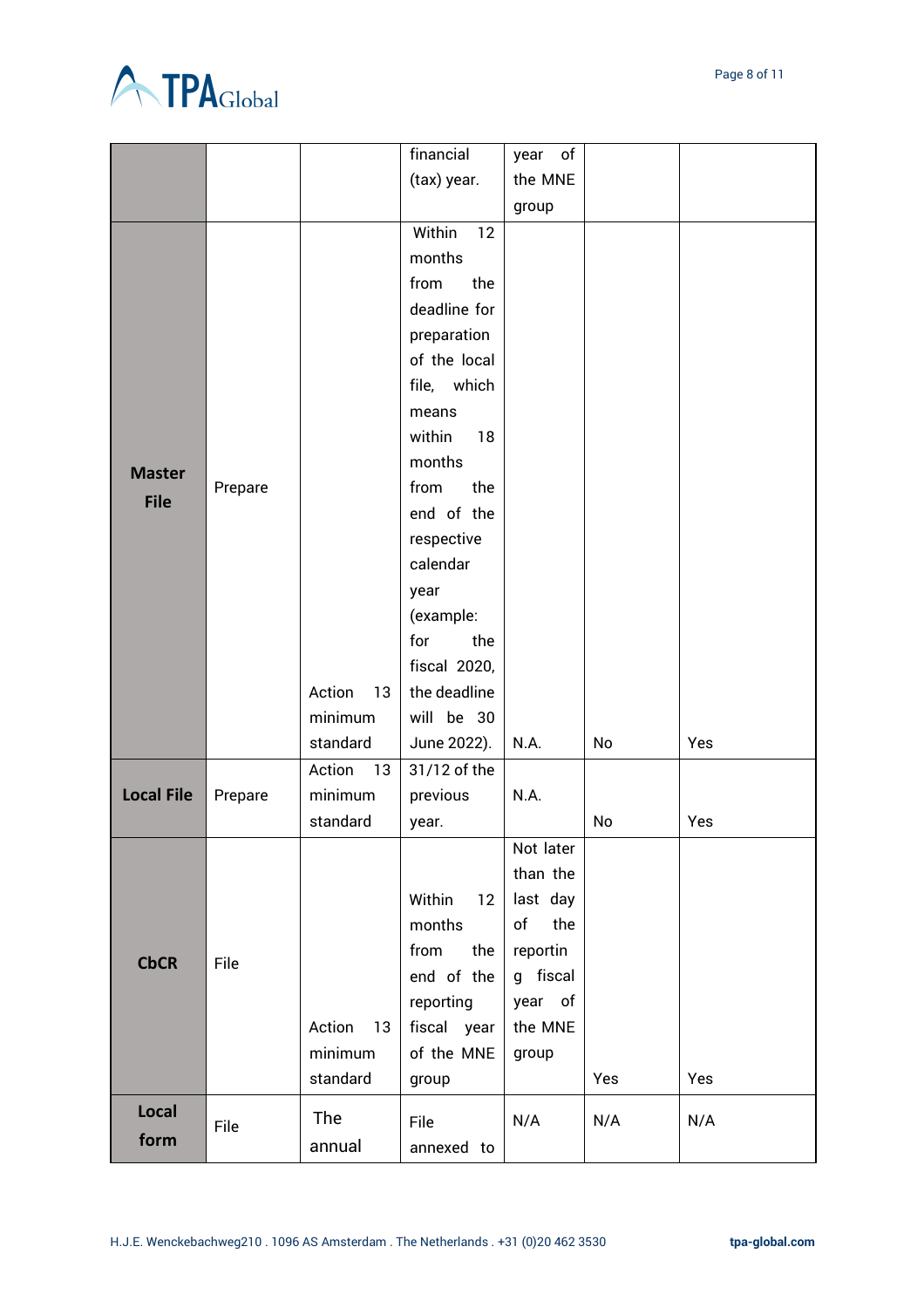

|                 |      | corporatio  | <b>CIT</b><br>the |    |    |    |
|-----------------|------|-------------|-------------------|----|----|----|
|                 |      | tax<br>n    | return            |    |    |    |
|                 |      | return      |                   |    |    |    |
|                 |      | contains a  |                   |    |    |    |
|                 |      | form for    |                   |    |    |    |
|                 |      | declaring   |                   |    |    |    |
|                 |      | aggregate   |                   |    |    |    |
|                 |      | informatio  |                   |    |    |    |
|                 |      | for<br>n    |                   |    |    |    |
|                 |      | transactio  |                   |    |    |    |
|                 |      | with<br>ns  |                   |    |    |    |
|                 |      | related     |                   |    |    |    |
|                 |      | parties     |                   |    |    |    |
|                 |      | and         |                   |    |    |    |
|                 |      | outstandi   |                   |    |    |    |
|                 |      | ng          |                   |    |    |    |
|                 |      | balances    |                   |    |    |    |
|                 |      | to/from     |                   |    |    |    |
|                 |      | related     |                   |    |    |    |
|                 |      | parties.    |                   |    |    |    |
|                 |      | The forms   |                   |    |    |    |
|                 |      | of the tax  |                   |    |    |    |
|                 |      | return are  |                   |    |    |    |
|                 |      | issued by   |                   |    |    |    |
|                 |      | the         |                   |    |    |    |
|                 |      | Finance     |                   |    |    |    |
|                 |      | minister    |                   |    |    |    |
|                 |      | and<br>are  |                   |    |    |    |
|                 |      | published   |                   |    |    |    |
|                 |      | the<br>on   |                   |    |    |    |
|                 |      | NRA         |                   |    |    |    |
|                 |      | website     |                   |    |    |    |
|                 |      |             |                   |    |    |    |
| <b>Annual</b>   | File | <b>IFRS</b> | By 30 June        | No | No | No |
| <b>Accounts</b> |      |             |                   |    |    |    |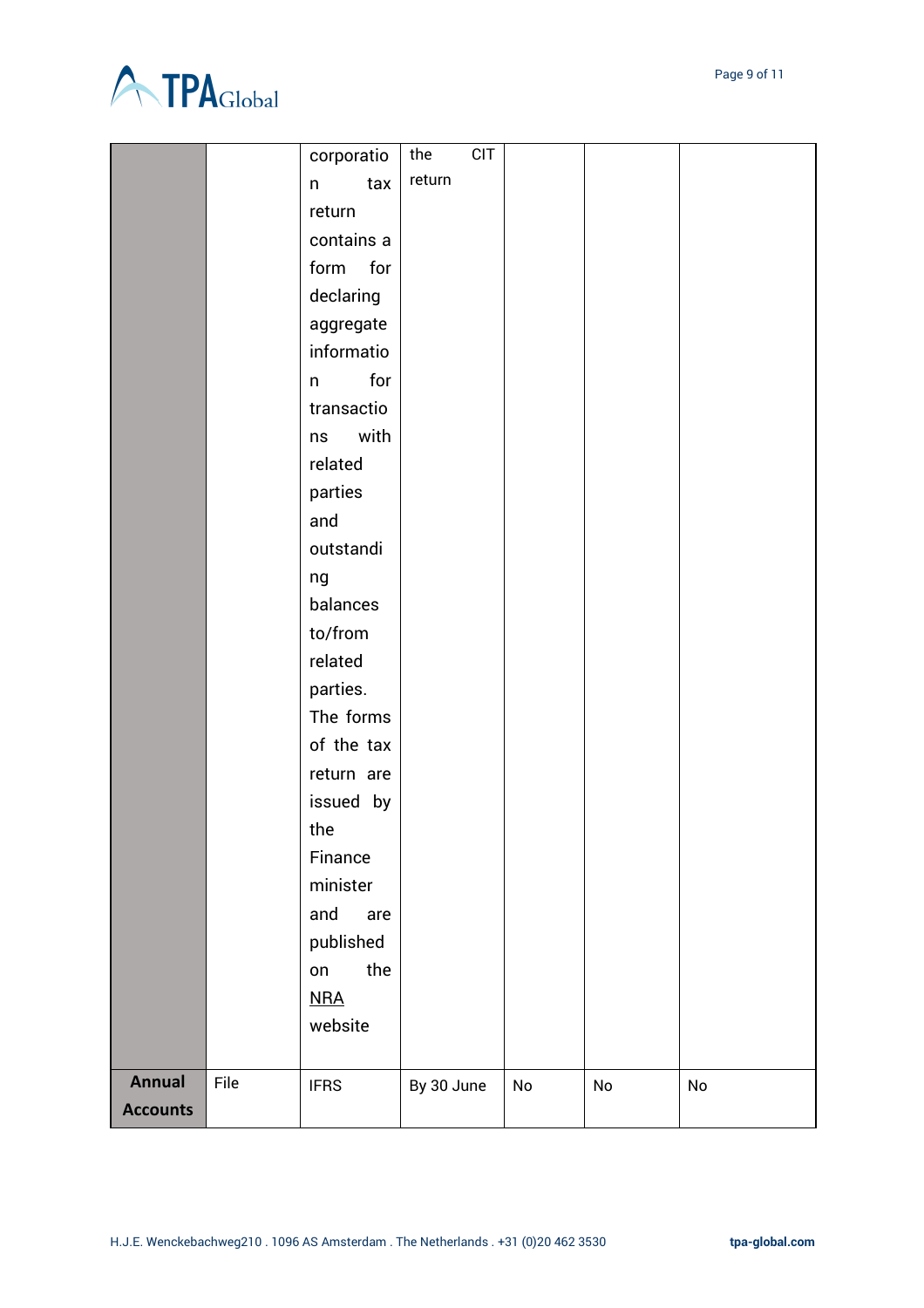



| <b>Segment</b><br>ed P&L                                                                                                                                                    | Prepare | Excel/OThe | Ready upon<br>filing<br>CIT/TP<br>documentat<br>ion | No. | No | No |  |
|-----------------------------------------------------------------------------------------------------------------------------------------------------------------------------|---------|------------|-----------------------------------------------------|-----|----|----|--|
| * Bulgaria has signed the MCAA agreement for the filing of CBCR.                                                                                                            |         |            |                                                     |     |    |    |  |
| * Bulgaria does not request as much and detailed information from smaller and less complex enterprises<br>(SME's included) than it does from large and complex enterprises. |         |            |                                                     |     |    |    |  |

# j) Mandatory Language

<span id="page-9-0"></span>The documentation should be prepared in Bulgarian. However, the aforementioned file may contain documentation in other languages but the NRA may require certified translations to be made of all or any part of it at the expense of the taxpayer.<sup>2</sup>

# k) Notification Requirement

<span id="page-9-1"></span>The deadline for submitting the documents is 30/06 of the year following the year for which the TP documentation is applicable. It is necessary to mention that in case there is a CIT amendment, then Local file is to be updated within 14 days following the submission of the amendment return. Nonetheless, the amended return shall be submitted no later than 30/09 of the current fiscal year.

#### l) Record Keeping

<span id="page-9-2"></span>The taxpayer is obliged to keep records for a period of five years after the expiry of the statute of limitations for the relevant tax year, i.e., for a period of 5 years from the end of the calendar year in which the tax for a given tax year is due. In practice, as the tax return should be submitted (and the tax due should be paid) three months after the end of the tax year, the tax liability for e.g., the tax year 2009 expires at the end of December 2015 (provided the tax year is equal to the calendar year, which is the most common case). The records should be kept during this period.

#### m) Penalties and Interest Charges

<span id="page-9-3"></span>As an incentive, it may be considered that, if during a tax audit, a taxpayer presents TP documentation (that meets certain requirements) to the revenue authorities, then they should start their analysis from the method chosen by the taxpayer, and only if it is deemed inappropriate, use another one. If, a

<sup>2</sup> [https://research-ibfd-org.mu.idm.oclc.org/#/doc?url=/collections/tpdoc/html/tpdoc\\_bg.html](https://research-ibfd-org.mu.idm.oclc.org/#/doc?url=/collections/tpdoc/html/tpdoc_bg.html)